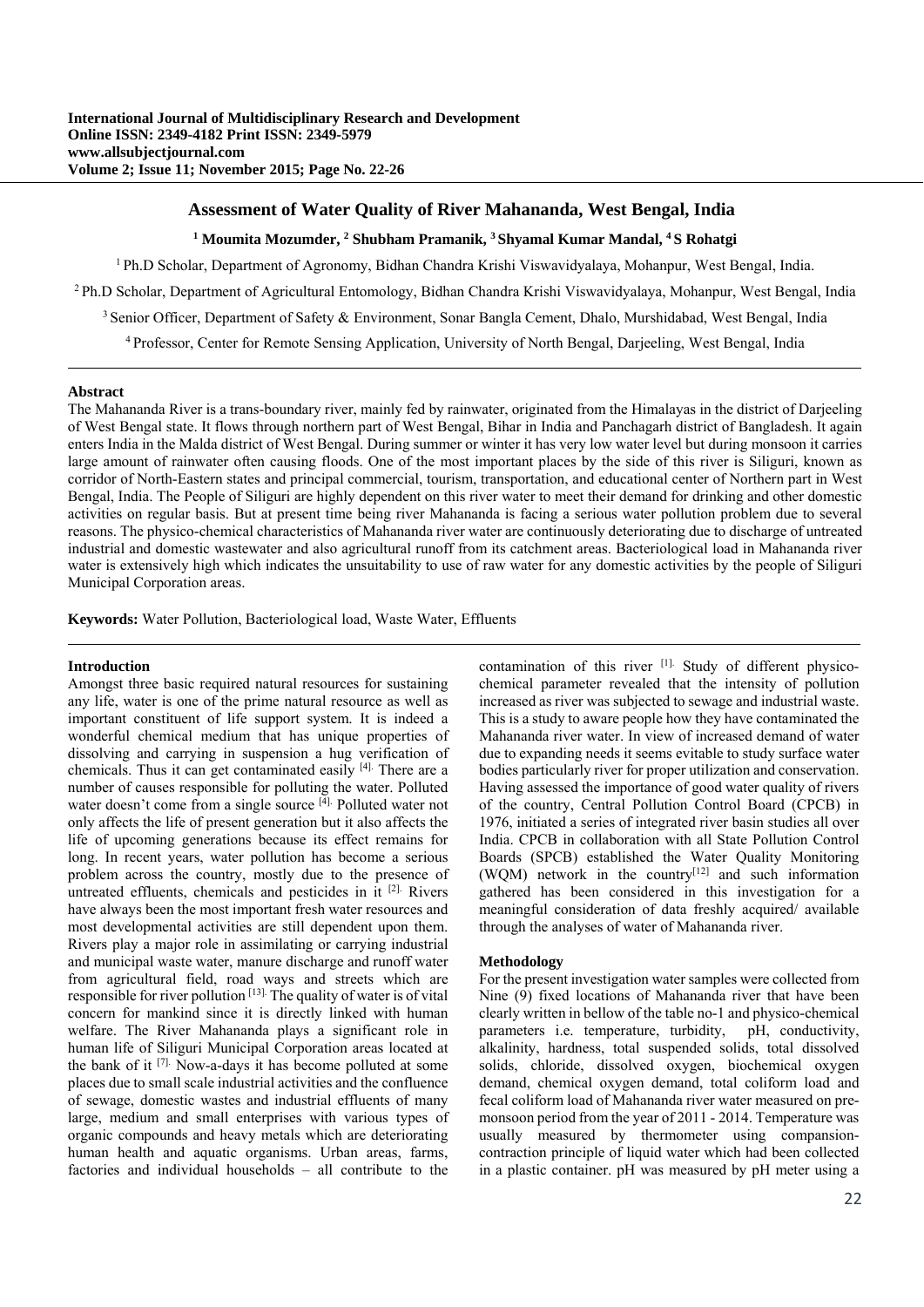glass electrode. Electrical conductivity of water samples was measured by the Conductivity meter. Total dissolved solids and total suspend solids were measured followed by weighing method. Chloride of water sample was estimated by titration method using K2Cr2O7 (indicator) and 0.02 (N) AgNO3.The measurement of total hardness of water Sample was also done by titration method using Erichrome black-T indicator and 0.01M EDTA solution. The amount of Dissolved oxygen was usually measured by Winkler's method, an old standard wet technique i.e., Winkler Dissolved Oxygen test. A BOD value measured by multiplication of dilution factor with the differentiation of initial and final DO of water sample. Chemical oxygen demand (COD) estimated by chemically oxidizing the organic matter in a water sample by strong oxidizing agent. The coliform test was based on the fact that E. Coli ferments lactose and the broth become cloudy with the liberation of gas. Placing a samll Durham tube upside down

inside a large tube containing lactose broth can test the production of gas. After inoculation, the broth tubes are incubated at 370 C for 48 hours. After incubation if gas is liberated, it will be collected in the Durham tube and which will be an indication of the presence of coliform organisms.

### **Results and Discussion**

In this present investigation the table no-1 showing current status of water quality of river Mahananda. In general preview it may be think that water quality of the river is a good source for drinking water and domestic purpose, but here remains a mystery. The coliform, both total coliform and fecal coliform are so high in content that raw water is totally unsuitable to use. Beside this particular parameter, other parameters remained in control by virtue of natural activities of river purification system [10].

**Table: 1:** Physico-Chemical Characteristics of Water Samples Collected in Pre-Monsoon Period From Mahananda River at Siliguri Municipal Corporation Areas in 2011- 2014.

| <b>Water Ouality Parameters</b>          | <b>Sampling Sites</b> |       |       |       |       |       |       |       |       |
|------------------------------------------|-----------------------|-------|-------|-------|-------|-------|-------|-------|-------|
|                                          | $A-E$                 | $A-M$ | $A-W$ | $B-E$ | $B-M$ | $B-W$ | $C-1$ | $C-2$ | $C-3$ |
| Temperature ATM/Water in °C              | 28/25                 | 28/25 | 28/25 | 28/26 | 28/26 | 28/26 | 31/27 | 31/27 | 31/27 |
| pΗ                                       | 7.8                   | 7.7   | 6.9   | 7.8   | 7.7   | 7.9   | 7.5   | 7.5   | 7.0   |
| Conductivity in u MHO                    | 150.4                 | 151.6 | 153.3 | 216.8 | 194.7 | 194.6 | 213.2 | 208.1 | 209.3 |
| Total Dissolved Solids (TDS) in mg/liter | 78.8                  | 78.9  | 80.4  | 114   | 101   | 103   | 110   | 110   | 108   |
| Total Suspended Solids (TSS) in mg/liter | 11                    | 21    | 17    | 18    | 21    | 29    | 19    | 49    | 51    |
| Chloride in mg/liter                     | 1.8                   | 0.9   | 1.8   | 1.8   | 1.8   | 0.9   | 0.9   | 1.8   | 1.8   |
| Alkalinity in mg/lit of CaCO3            | 45.08                 | 40.08 | 45.13 | 48.96 | 49.57 | 57.37 | 51.91 | 50.49 | 52.02 |
| Total Hardness in mg/lit of CaCO3        | 58                    | 56    | 61    | 59    | 64    | 53    | 63    | 65    | 70    |
| Dissolved Oxygen (DO) in mg/lit          | 7.7                   | 4.5   | 4.2   | 5.3   | 5.2   | 4.4   | 4.0   | 3.4   | 4.6   |
| Biological Oxygen Demand (BOD) in mg/lit | 2.7                   | 0.3   | 0.8   | 0.9   | 1.1   | 0.8   | 0.3   | 0.6   | 0.8   |
| Chemical Oxygen Demand (COD) in mg/lit   | 38.4                  | 19.2  | 38.4  | 38.4  | 57.6  | 38.4  | 19.2  | 76.8  | 38.4  |
| Total Coliform MPN/100ml                 | 48000                 | 23000 | 20000 | 23000 | 93000 | 93000 | 48000 | 39000 | 9000  |
| Fecal Coliform MPN/100ml                 | 7000                  | 9000  | 4000  | 9000  | 15000 | 15000 | 7000  | 7000  | 4000  |

 $A=$  Sample site at Champasari road bridge.  $E =$  Pune house side bank.

 $B =$  Sample site at Mahananda road bridge on Sevoke road.  $M = Air View$  hotel side bank

C= Sample site at Mahananda bridge (Fulbari) W= Opposite to location E

Water temperature is more or less almost same at every point but slightly increased at the water-sampling site near Mahananda Bridge at Fulbari which indicates that untreated hot water released to river directly from few small scale industries at that particular zone. The pH of water is ranging from 7.0 to 7.8 that totally remain in tolerance range of Class A, Class B, Class C, Class D and Class E surface water standard as per Bureau of Indian Standard (BIS). Conductivity is in control to every point of the sampling sites. Total dissolved solids (TDS),

total suspended solids (TSS) and Chloride are in trace amount with respect to Bureau of Indian Standard (BIS). Chloride content of water samples are in range of 0.9 mg/lit to 1.8 mg /lit. The total hardness of Mahananda river water are ranging from 53 mg/ lit to 70 mg/ lit in terms of  $CaCO<sub>3</sub>$  where as Standard remain 300 mg/lit in terms of  $CaCO<sub>3</sub>$  So, from this observed results it is quite clear that Mahananda river water is not the hard water.



**Fig 1:** Graphical representation of pH of Mahananda river water at different sampling sites.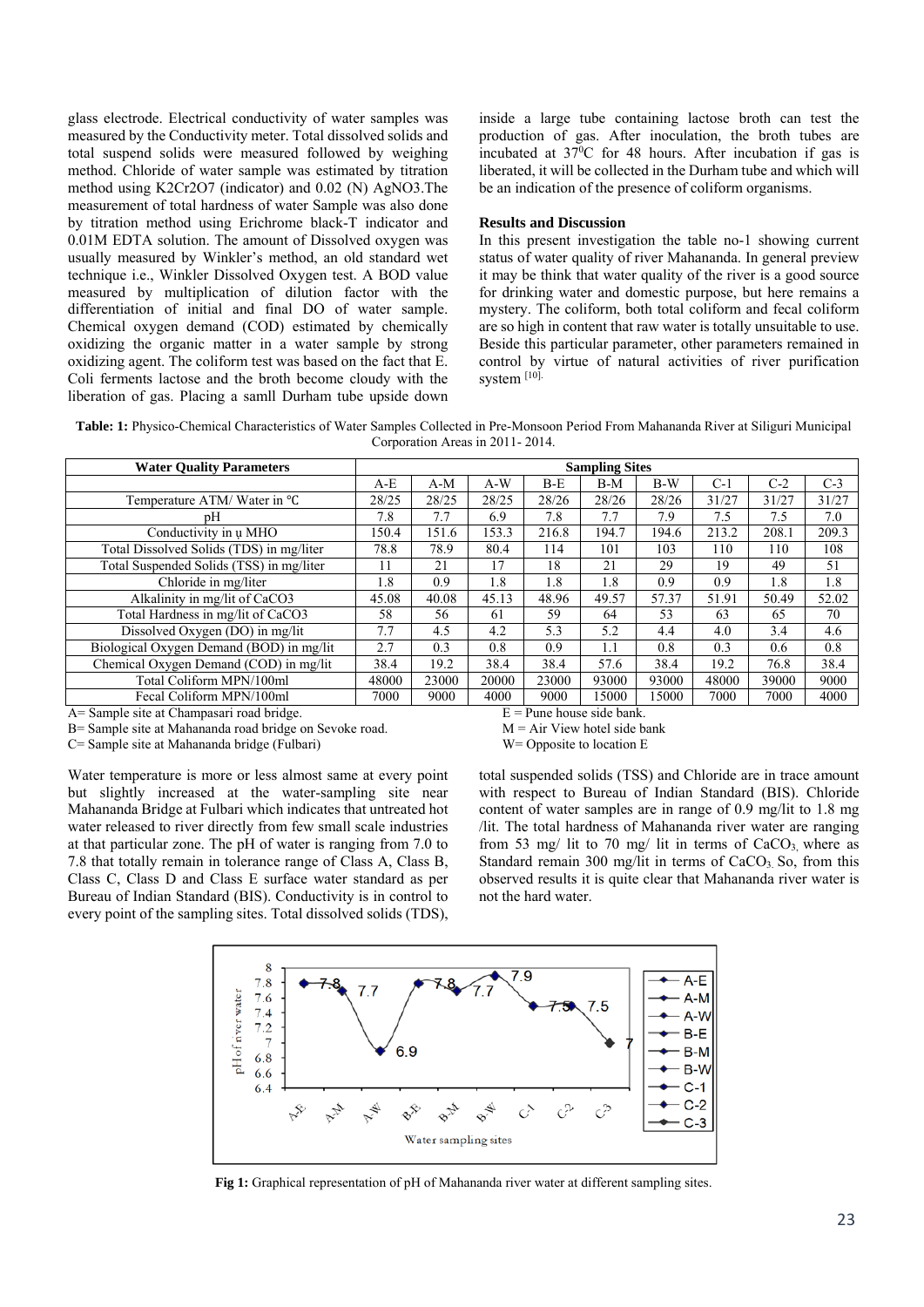

**Fig 2:** Graphical representation of Chloride content of Mahananda river water at different sampling sites.

But a very special attention will be given to bacteriological parameters i.e. presence of coliform in the Mahananda river water. It is a great concern that range of Dissolved Oxygen (DO) and Biological Oxygen Demands (BOD) are conflicting indication of presence of bacteriological parameters in river water. The DO values are in a range of 3.4 mg/lit to 7.7 mg/lit. Lower value of respective range, not taken into consideration but higher value will be given a special importance because it is beyond the range of surface water quality prescribed by Bureau of Indian Standard (BIS). Higher DO value obtained from the sample collected at site of Champasari Road Bridge. At that same sampling site BOD value i.e. 2.7 mg/lit is also beyond the Standard and both the total coliform and fecal coliform are very high.



**Fig 3:** Graphical representation of DO, BOD and COD in Mahananda river water at different sampling sites

So, a rapid action should be taken for that area because a very higher tendency is laying to becoming a highly polluted by biological contaminants in very near future. Besides this, Mahananda riverbank site and Air View hotel side banksampling site will be taken into consideration where the bacteriological pollutants are very high. Depending upon Dissolved Oxygen (DO), Biological Oxygen Demand (BOD), total coliform and fecal coliform it is quite clear that, food processing industries, chemical industries and some hotel industries are situated at/near Champasari road (Siliguri Municipal corporation ward number 46) which are releasing untreated waste water and food waste to river with high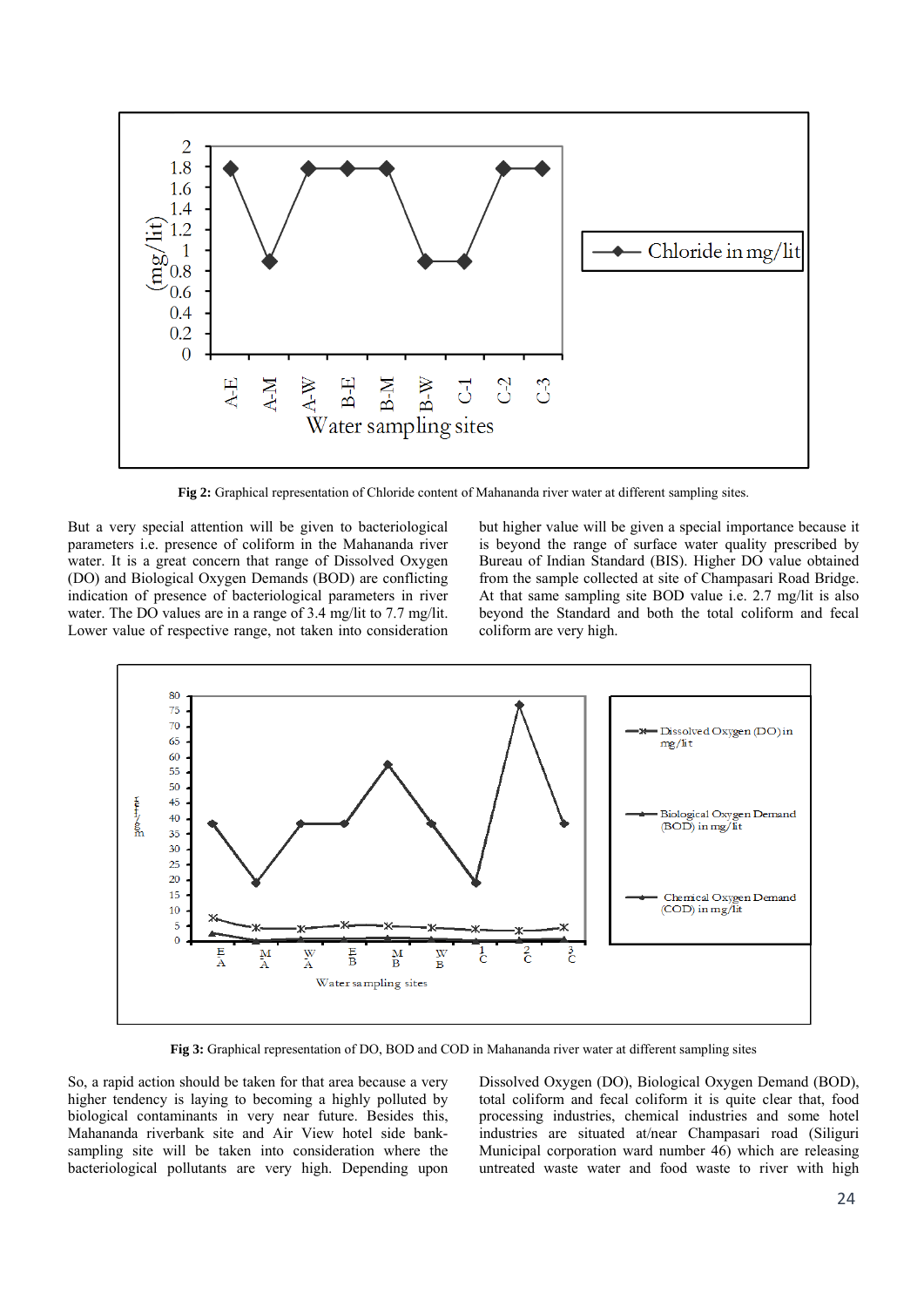biological waste/organic matter. Besides these, slum dwellers of that areas having poor sanitation system and ignorance of them is an added advantage to grow bacteriological load in the river water. The unsanitary conditions of inhabitants of that ward and release of untreated domestic wastewater into river

are other causes to increase coliform load in river water. The sampling site near Sevoke road, river water quality deteriorated because untreated waste water released from chemical industries, automobile industries food processing industries are also added to Mahananda river water.



**Fig 4:** Graphical representation of total coliform and fecal coliform in Mahananda river water at different sampling sites.

The other sources of water pollution came from various situations that tend to occur in urban areas such as soil particles from construction and demolition sites, and also oil and toxic chemicals from car maintenance workshops, automobile manufacturing and servicing industries and runoffs from road surfaces  $[6]$  are also the cause of water pollution. In addition, land in urban cities is covered with 'buildings, asphalt, and concrete', which brought a large amount of quick runoff, contributing to water pollution  $[3, 9]$ . Such an urban lifestyle of Slilguri and an urban design are also factors contributing to water pollution. Domestic wastewater from ward numbers of 4, 10, 11, 13, 14, 42, 43 and 44 of Siliguri town is another source of bacteriological load into river water. The sampling site near Mahananda bridge at Fulbari bacteriological load are so high that, this side should consider with a prime concern because from that particular point water supply system is maintained for the domestic purpose to the population of Siliguri Municipal Corporation area.

## **Conclusion**

The physico-chemical characteristics of Mahananda river water gradually deteriorating due to discharge of untreated industrial and domestic wastewater and also agricultural runoff. We find from results of this present investigation that deterioration of water quality in Mahananda River may seriously affect the local inhabitants. In fact water pollution of Mahananda river is due to human activities. Of all human activities, the main sources of water pollution are domestic and industrial wastewaters. Domestic wastewater comes from 'residential sources including toilets, sinks, bathing, and laundry' and industrial wastewater is 'discharged by manufacturing processes and commercial enterprises  $[11]$ . Even when compared the same physico-chemical parameters, it is evident that river water of *Mahananda* is more polluted as compared to the Bureau of Indian Standard (BIS). In order to manage the pollution load of River Mahananda that pass through Siliguri Municipal Corporation area, it is recommended that various methods of sewage industrial waste treatment should be used before disposal of effluents [5].

It is further interesting to note the fact that every human being of Siliguri Municipal Corporation area should be aware, conscious and knowledgeable about his or her role on water resources. There is almost an unbalanced relationship between the knowledge of population and water resource and it will be checked as soon as possible. Environmental education and knowledge for sustainable use of water resource may be able to take appropriate decisions concerning the solution and prevention of river water pollution of Siliguri Municipal Corporation Area.

#### **Acknowledgment**

The authors are thankful to Dr. J. Sankirtayan and Mrs Rita Roy for their valuable suggestions and facilities provided during this work.

#### **References**

- 1. Bruzzone L, Fernandez DP, Serpico SB. Management o water resources in megacities by using remote sensing". Operational Remote sensing for sustainable Development, 1999, 141-148.
- 2. Chakraborty C, Huq M, Ahmed S, Tabassum T, Miah R. Analysis Of The Causes And Impacts Of Water Pollution Of Buriganga River: A Critical Study International Journal of Scientific & Technological Research. 2013; 2(9):2277- 8616